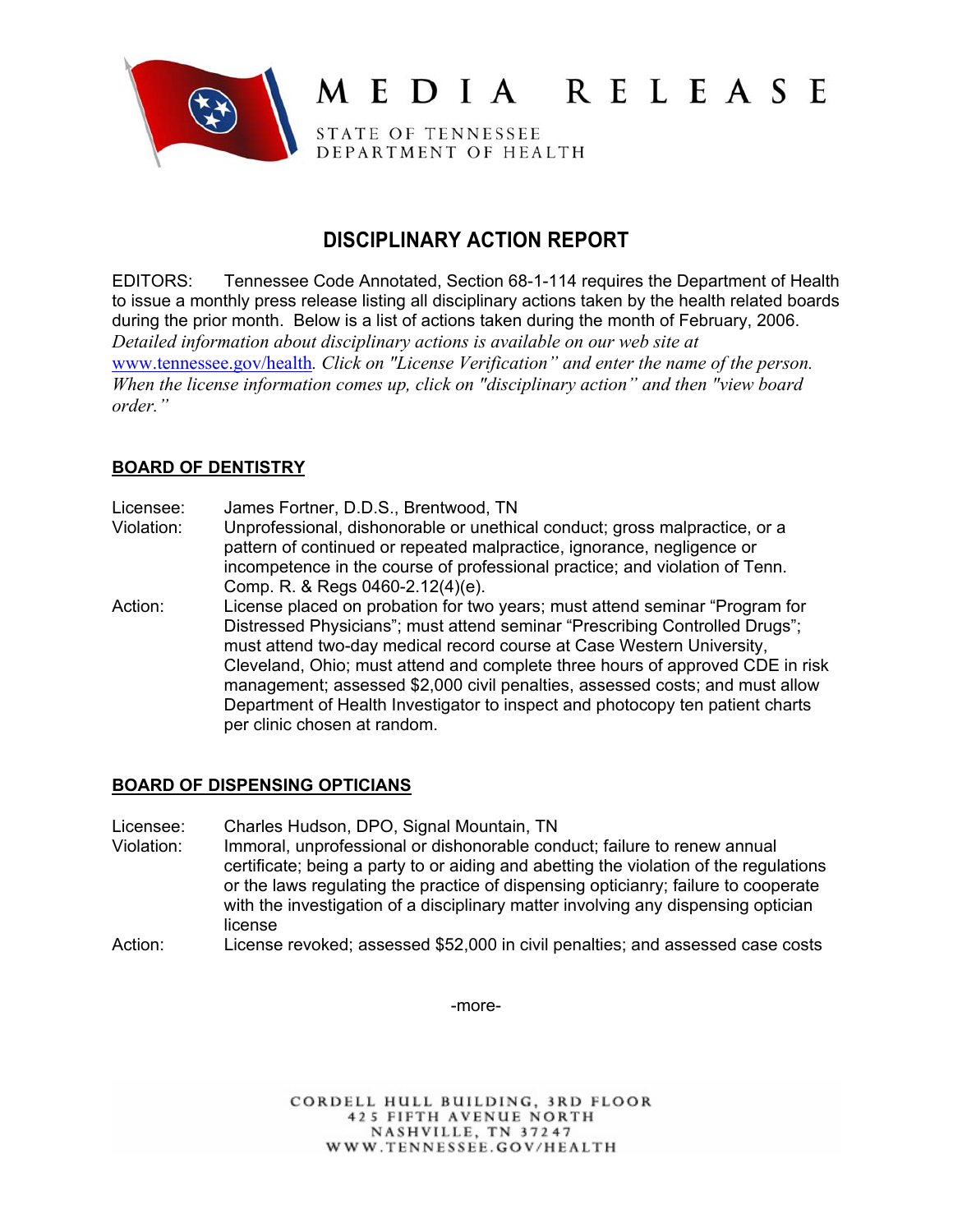#### **BOARD OF MASSAGE LICENSURE**

| Licensee:  | Blue River Canyon Day Spa & Store                                  |
|------------|--------------------------------------------------------------------|
| Violation: | Operated as a massage establishment with an expired license        |
| Action:    | Assessed \$3,000 in civil penalties                                |
| Licensee:  | Sandra Erwin, LMT, Athens, TN                                      |
| Violation: | Violated prior board order                                         |
| Action:    | License Revoked                                                    |
| Licensee:  | Denise Ann Knight, LMT, Nashville, TN                              |
| Violation: | Practiced in an unlicensed facility; employed unlicensed personnel |
| Action:    | Assessed \$500 in civil penalties                                  |
| Licensee:  | Gregory Sims, LMT, Oliver Springs, TN                              |
| Violation: | Violated prior board order                                         |
| Action:    | License Revoked                                                    |
| Licensee:  | Marianne Smith, D/B/A Relax Your Ass Ranch, Collierville, TN       |
| Violation: | Operated a massage establishment without a license                 |
| Action:    | Assessed \$500 in civil penalties and assessed case costs          |
| Licensee:  | Shelli Williams, LMT, Dowelltown, TN                               |
| Violation: | Failed to comply with continuing education requirements            |
| Action:    | Assessed \$200 in civil penalties                                  |

#### **BOARD OF MEDICAL EXAMINERS**

Licensee: James Evans Carter, MD, Tompkinsville, KY Violation: Out of State Action Action: License placed on probation to run concurrent with the disciplinary period imposed by Kentucky which is not a set time

#### **COMMITTEE OF PHYSICIAN ASSISTANTS**

Licensee: Joel Burnett, PA, Knoxville, TN

Violation: Violation or attempted violation of, or conspiring to violate, any provision of the Physicians Assistants Act or any lawful order of the Committee and Board issued pursuant thereto, or any criminal statute of the State of Tennessee; habitual intoxication or personal misuse of any drugs or the use of intoxicating liquors, narcotics, controlled substances, or other drugs or stimulants in such a manner as to adversely affect the person's ability to practice as a physician's assistant

-more-

CORDELL HULL BUILDING, 3RD FLOOR **425 FIFTH AVENUE NORTH** NASHVILLE, TN 37247 WWW.TENNESSEE.GOV/HEALTH